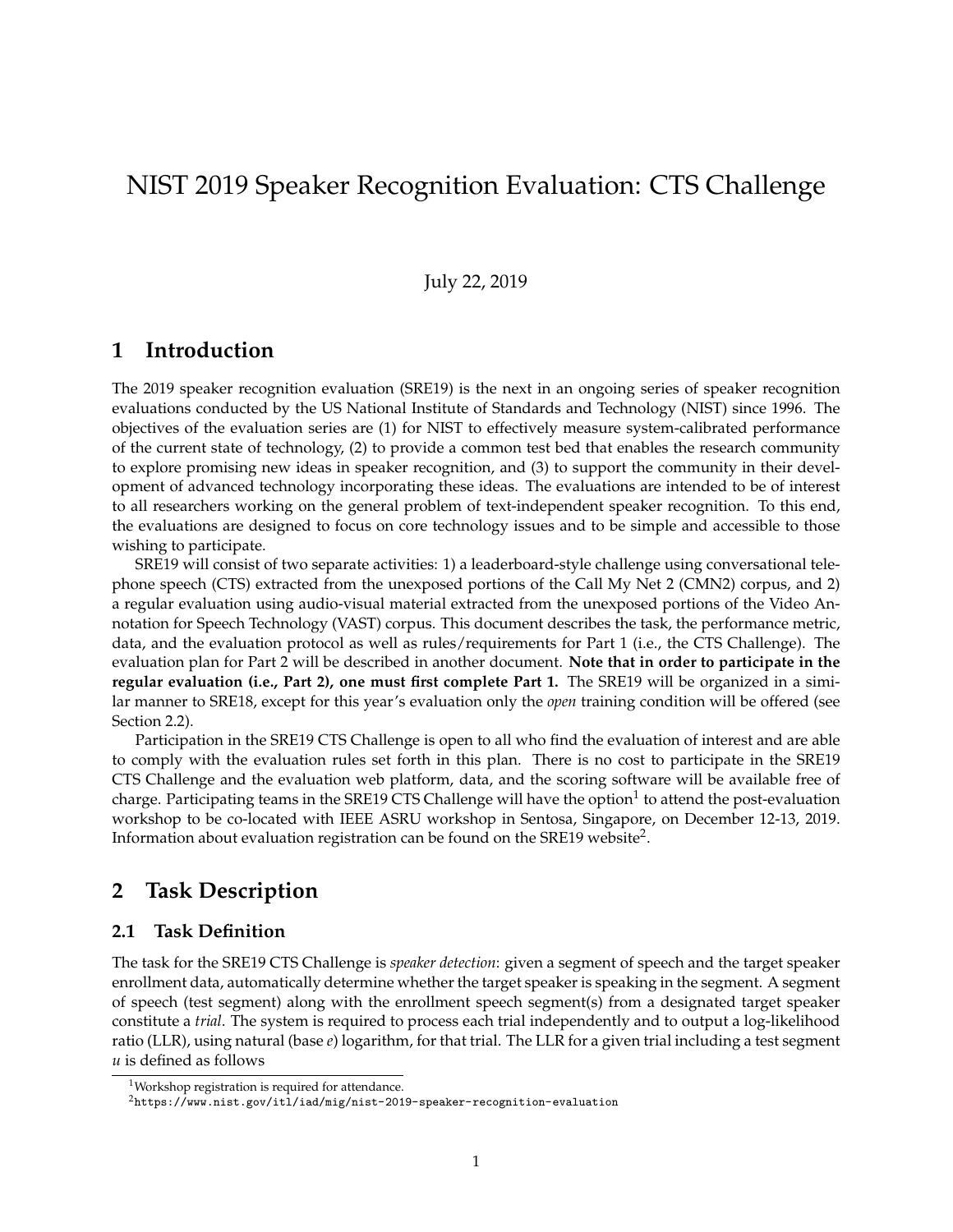$$
LLR(u) = \log\left(\frac{P(u|H_0)}{P(u|H_1)}\right).
$$
\n(1)

where  $P(\cdot)$  denotes the probability distribution function (pdf), and  $H_0$  and  $H_1$  represent the null (i.e., *u* is spoken by the enrollment speaker) and alternative (i.e., *u* is not spoken by the enrollment speaker) hypotheses, respectively.

#### **2.2 Training Condition**

The training condition is defined as the amount of data/resources used to build a Speaker Recognition (SR) system. Unlike SRE16 and SRE18, this year's evaluation only offers the open training condition that allows the use of any publicly available and/or proprietary data for system training and development. The motivation behind this decision is twofold. First, results from the most recent NIST SREs (i.e., SRE16 and SRE18) indicate limited performance improvements, if any, from unconstrained training compared to *fixed* training. Participants cited lack of time and/or resources during the evaluation period for not demonstrating significant improvement with *open* vs *fixed* training. Second, the number of publicly available large-scale data resources for speaker recognition has dramatically increased over the past few years (e.g., see VoxCeleb<sup>3</sup> and SITW<sup>4</sup>). Therefore*,* removing the *fixed* training condition will allow more in-depth exploration into the gains that can be achieved with the availability of unconstrained resources given the success of data-hungry Neural Network based approaches in the most recent evaluation (i.e. SRE18).

For the sake of convenience, in particular for the new and first-time participants, NIST also will provide an *in-domain* Development set that can be used for system training and development purposes:

• 2019 NIST Speaker Recognition Evaluation CTS Challenge Development Set (LDC2019E59)

This Development set simply combines the SRE18 CTS Dev and Test sets into one package. Participants can obtain this dataset through the evaluation web platform (https://sre.nist.gov) after they have signed the LDC data license agreement.

Although SRE19 allows unconstrained system training and development, participating teams must provide a sufficient description of speech and non-speech data resources as well as pre-trained models used during the training and development of their systems (see Section 6.4.2).

#### **2.3 Enrollment Conditions**

The enrollment condition is defined as the number of speech segments provided to create a target speaker model. As in SRE16 and SRE18, gender labels will not be provided. There are two enrollment conditions for the SRE19 CTS Challenge:

- **One-segment** in which the system is given only one segment, approximately containing 60 seconds of speech <sup>5</sup>, to build the model of the target speaker.
- **Three-segment** where the system is given three segments, each containing approximately 60 seconds of speech to build the model of the target speaker, all from the same phone number. This condition only involves the Public Switched Telephone Network (PSTN) data.

#### **2.4 Test Conditions**

For the SRE19 CTS Challenge, the trials will be divided into two subsets: a progress subset, and an evaluation subset. The progress subset will comprise 30% of the trials and will be used to monitor progress in the

<sup>3</sup>http://www.robots.ox.ac.uk/~vgg/data/voxceleb/

<sup>4</sup>http://www.speech.sri.com/projects/sitw/

<sup>5</sup>As determined by a speech activity detector (SAD) output.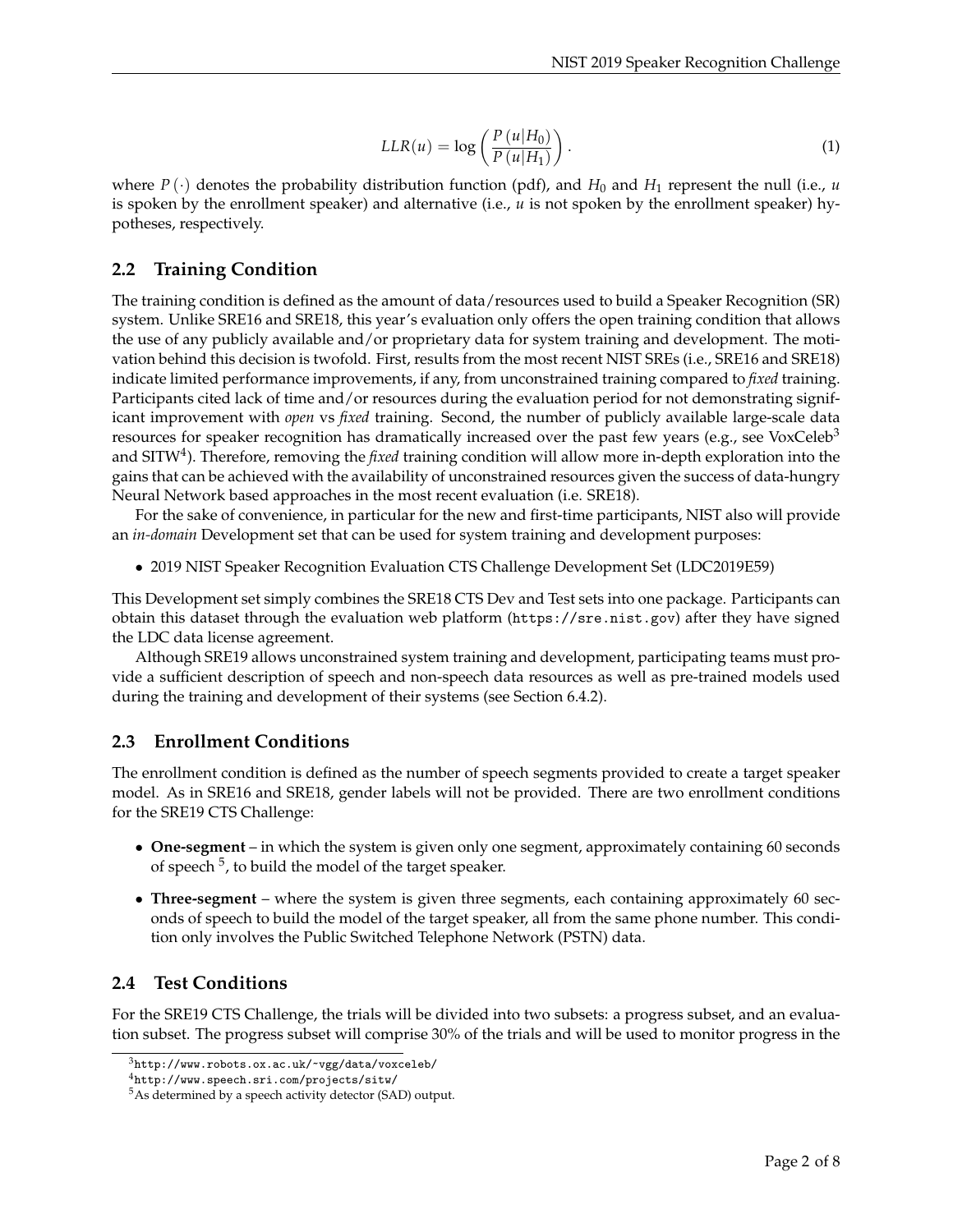leaderboard. The remaining 70% of the trials will form the evaluation subset, and will be used to generate the official final results determined at the end of the challenge.

The challenge test conditons are as follows:

- The speech duration of the test segments will be uniformly sampled ranging approximately from 10 seconds to 60 seconds.
- Trials will be conducted with test segments from both same and different phone numbers as the enrollment segment(s).
- There will be no cross-gender trials.

#### **3 Performance Measurement**

#### **3.1 Primary Metric**

A basic cost model is used to measure the speaker detection performance and is defined as a weighted sum of false-reject (missed detection) and false-alarm error probabilities for some decision threshold *θ* as follows

$$
C_{Det}(\theta) = C_{Miss} \times P_{Target} \times P_{Miss}(\theta) +
$$
  
\n
$$
C_{False Alarm} \times (1 - P_{Target}) \times P_{False Alarm}(\theta),
$$
\n(2)

where the parameters of the cost function are *CMiss* (cost of a missed detection) and *CFalseAlarm* (cost of a spurious detection), and *PTarget* (*a priori* probability of the specified target speaker) and are defined to have the following values:

|  | $\sqrt{2}$ Source Type   Parameter ID   $C_{Miss}$   $C_{False}$ Alarm |  | $\vert$ PTarget |
|--|------------------------------------------------------------------------|--|-----------------|
|  |                                                                        |  |                 |
|  |                                                                        |  | 0.005           |

Table 1: The SRE19 CTS Challenge cost parameters

To improve the interpretability of the cost function  $C_{Det}$  in (2), it will be normalized by  $C_{Def}$  *ault* which is defined as the best cost that could be obtained without processing the input data (i.e., by either always accepting or always rejecting the segment speaker as matching the target speaker, whichever gives the lower cost), as follows

$$
C_{Norm}(\theta) = \frac{C_{Det}(\theta)}{C_{Default}},
$$
\n(3)

where  $C_{Default}$  is defined as

$$
C_{Default} = min \begin{cases} C_{Miss} \times P_{Target}, \\ C_{False Alarm} \times (1 - P_{Target}). \end{cases}
$$
 (4)

Substituting either set of parameter values from Table 1 into (4) yields

$$
C_{Default} = C_{Miss} \times P_{Target}.
$$
\n
$$
(5)
$$

Substituting *C*<sub>Det</sub> and *C*<sub>Default</sub> in (3) with (2) and (5), respectively, along with some algebraic manipulations yields

$$
C_{Norm}(\theta) = P_{Miss}(\theta) + \beta \times P_{FalseAlarm}(\theta), \qquad (6)
$$

where  $\beta$  is defined as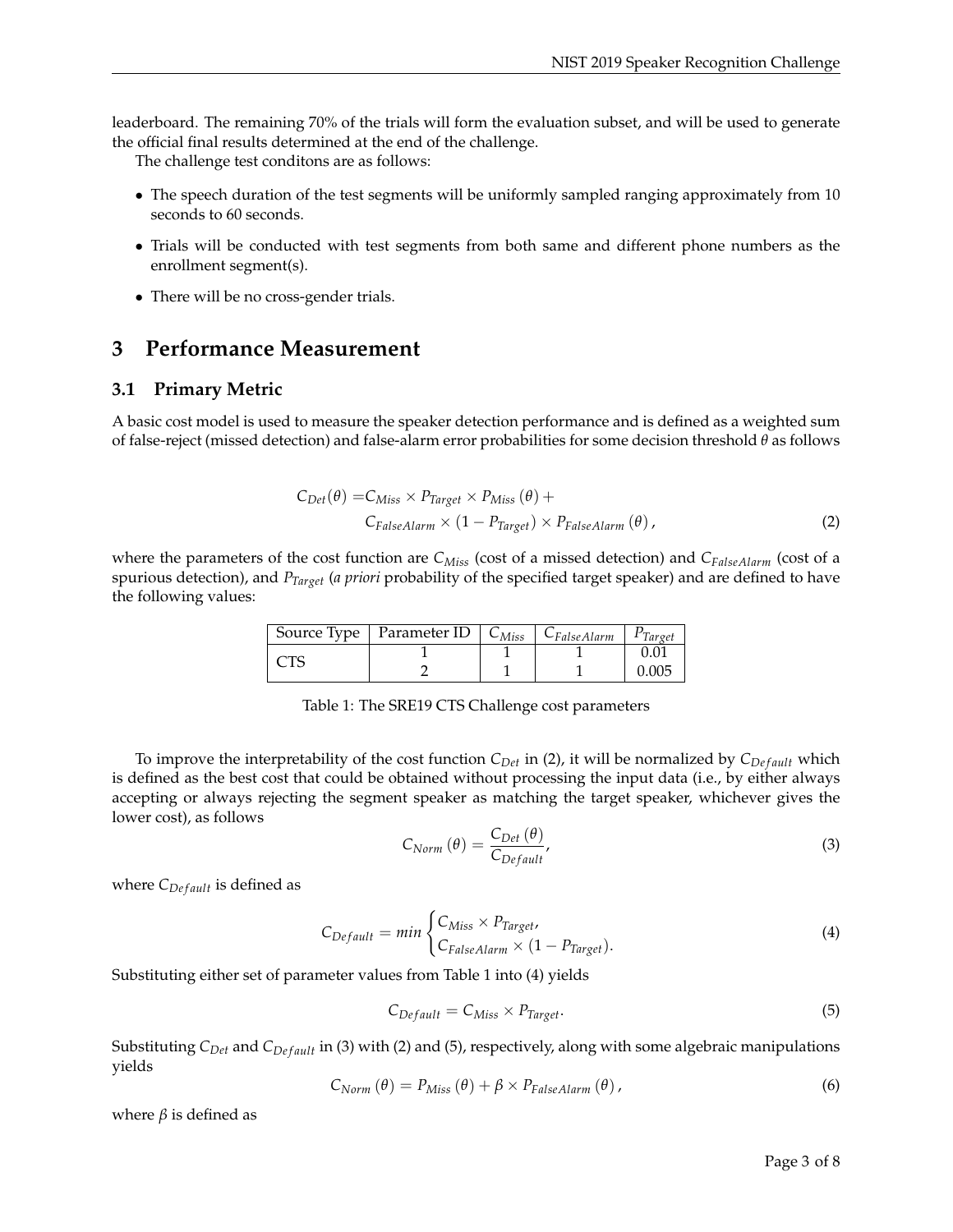$$
\beta = \frac{C_{False} \text{Alarm}}{C_{Miss}} \times \frac{1 - P_{Target}}{P_{Target}}.
$$
\n
$$
(7)
$$

Actual detection costs will be computed from the trial scores by applying detection thresholds of log(*β*), where log denotes the natural logarithm. Thresholds will be computed for two values of *β*, with *β*<sup>1</sup> for  $P_{Target_1} = 0.01$  and  $\beta_2$  for  $P_{Target_2} = 0.005$ . The primary cost measure for the SRE19 CTS Challenge is then defined as

$$
C_{Primary} = \frac{C_{Norm_{\beta_1}} + C_{Norm_{\beta_2}}}{2}.
$$
\n(8)

Similar to SRE18 (CTS trials), the evaluation data will be divided into 16 partitions. Each partition is defined as a combination of the number of enrollment segments (1 vs 3), speaker gender (male vs female), data source (PSTN vs VOIP), and phone number match (Y vs N). However, because no actual "phone number" metadata is available for the VOIP calls, the phone number match field only contains "N" for those calls, thereby reducing the effective number of partitions to 12. *CPrimary* will be calculated for each partition, and the final result is the average of all the partitions' *CPrimary*'s.

Also, a minimum detection cost will be computed by using the detection thresholds that minimize the detection cost. Note that for minimum cost calculations, the counts for each condition set will be equalized before pooling and cost calculation (i.e., minimum cost will be computed using a single threshold not one per condition set).

NIST will make available the script that calculates the primary metric, on the evaluation web platform.

## **4 Data Description**

The data collected by the LDC as part of the CMN2 corpus will be used to compile the SRE19 CTS Challenge Development and Test sets.

The CMN2 data are composed of PSTN and VOIP data collected outside North America, spoken in Tunisian Arabic. Recruited speakers (called *claque* speakers) made multiple calls to people in their social network (e.g., family, friends). Claque speakers were encouraged to use different telephone instruments (e.g., cell phone, landline) in a variety of settings (e.g., noisy cafe, quiet office) for their initiated calls and were instructed to talk for at least 8 minutes on a topic of their choice. All CMN2 segments will be encoded as a-law sampled at 8 kHz in SPHERE formatted files.

The Development and Test sets will be distributed by NIST via the online evaluation platform (https: //sre.nist.gov).

#### **4.1 Data Organization**

The Development and Test sets follow a similar directory structure:

```
<base directory>/
```

```
README.txt
data/
    enrollment/
    test/
    unlabeled/ (in development set only)
docs/
```
#### **4.2 Trial File**

The trial file, named sre19 cts challenge trials.tsv and located in the docs directory, is composed of a header and a set of records where each record describes a given trial. Each record is a single line containing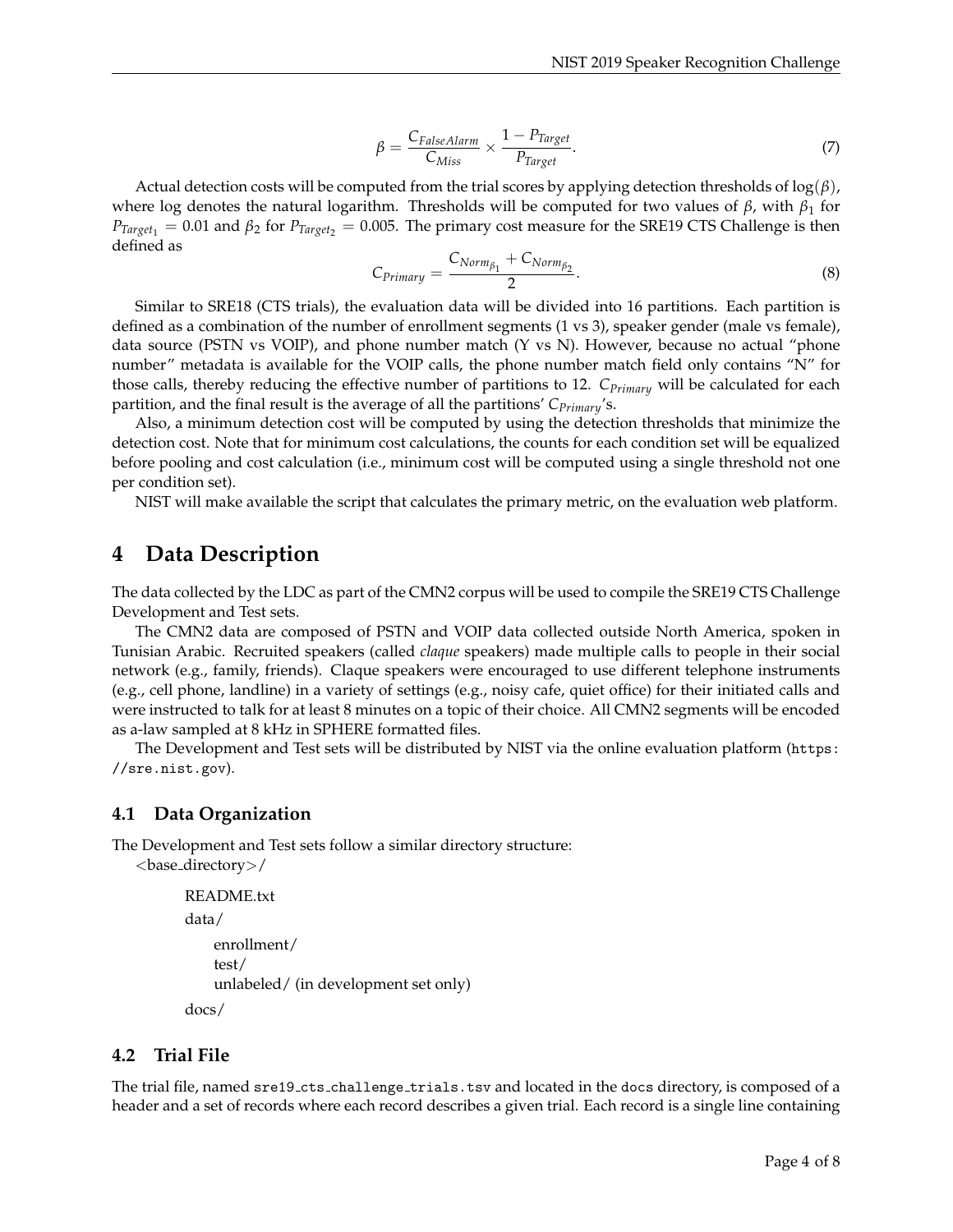three fields separated by a tab character and in the following format:

```
modelid<TAB>segmentid<TAB>side<NEWLINE>
```
where

```
modelid - The enrollment identifier
segmentid - The test segment identifier
side - The channel<sup>6</sup></sup>
```
For example:

```
modelid segmentid side
1001 sre19 dtadhlw sre19 a
1001 sre19 dtaekaz sre19 a
1001_sre19 dtaekbb_sre19 a
```
### **4.3 Development Set**

Participants in the SRE19 CTS Challenge will receive data for development experiments that will mirror the evaluation conditions. The development data will simply combine the SRE18 CTS Dev and Test sets, and will include:

- 213 speakers from the CMN2 portion of SRE18
- Associated metadata which will be listed in the file sre18 {dev|eval} segment key.tsv located in the docs directory as outlined in section 4.1. The file contains information about the segments and speakers from the CMN2 portion of SRE18, and includes the following fields:
	- **–** segmentid (segment identifier)
	- **–** subjectid (LDC speaker id)
	- **–** gender (male or female)
	- **–** partition (enrollment, test, or unlabeled)
	- **–** phone number (anonymized phone number)
	- **–** speech duration (segment speech duration)
	- **–** data source (CMN2)

As part of the SRE19 CTS Challenge *dev* set, an *unlabeled* (i.e., no speaker ID, gender, or language labels) set of 2332 segments (with speech duration uniformly distributed in 10 s to 60 s range) from the CMN2 collection will also be made available. The segments are extracted from the *non-claque* (i.e., callee) side of the PSTN/VOIP calls. NIST will provide phone number metadata for the *unlabeled* segments, with the caveat that the phone numbers for these segments are unaudited and may not necessarily be reliable indications of speaker IDs, because one phone number may be associated with multiple callees, and one callee may be associated with multiple phone numbers. Also, note that for the *unlabeled* cuts, the subjectid field in the segment key file simply provides call IDs (not speaker IDs) prepended with the number 9.

The development data may be used for any purpose.

#### **4.4 Training Set**

Section 2.2 describes the training condition for the SRE19 CTS Challenge (i.e., *open* training condition). Participants are allowed to use any publicly available and/or proprietary data they have available for system training and development purposes. The SRE19 CTS Challenge participants will also receive a Development set (described in previous Section) that they can use for system training. To obtain this Development data, participants must sign the LDC data license agreement which outlines the terms of the data usage.

<sup>&</sup>lt;sup>6</sup>SRE19 CTS Challenge segments will be single channel so this field is always "a"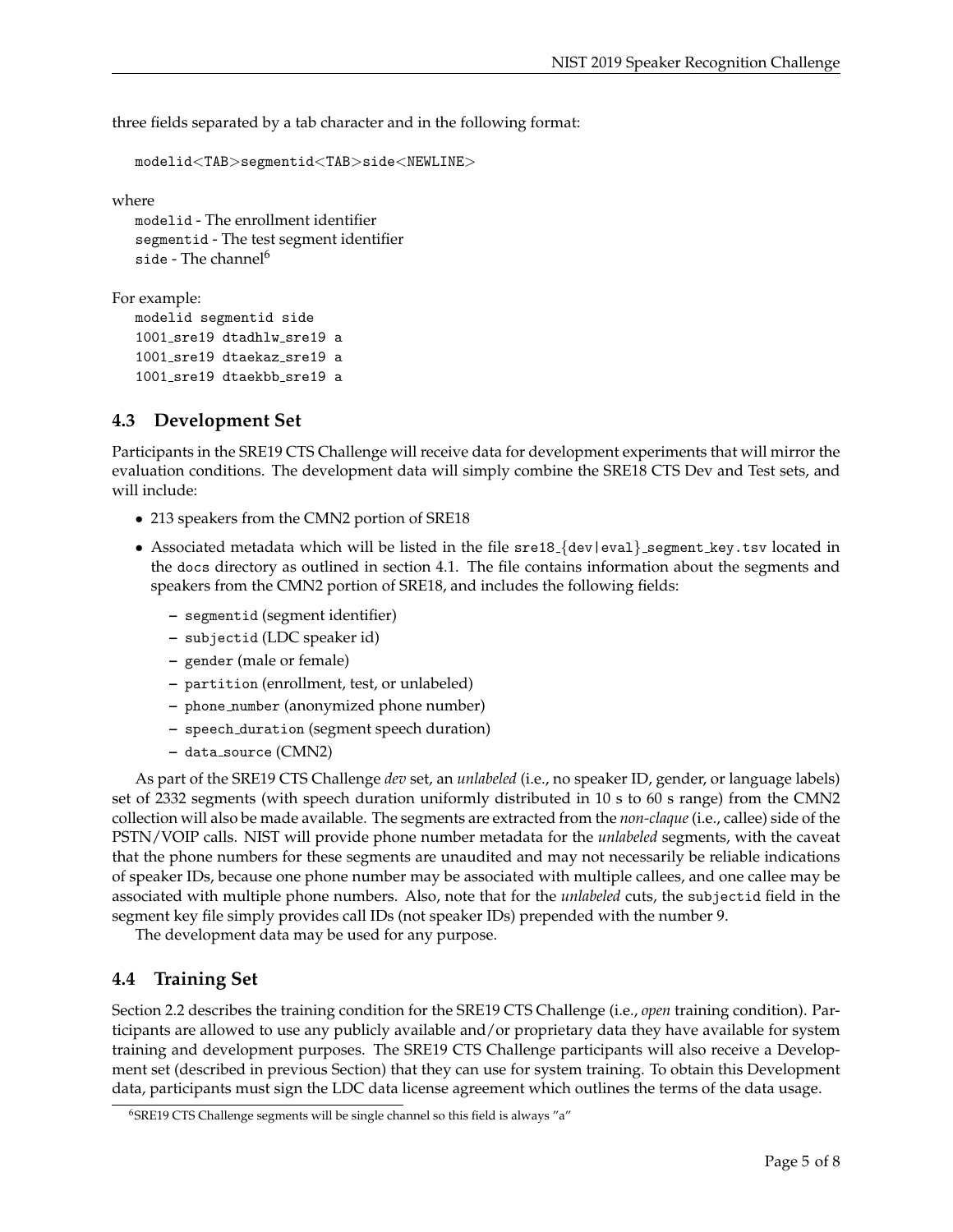## **5 Evaluation Rules and Requirements**

The SRE19 CTS Challenge is conducted as an open evaluation where the test data is sent to the participants to process locally and submit the output of their systems to NIST for scoring. As such, the participants have agreed to process the data in accordance with the following rules:

- The participants agree to make at least one **valid** submission for the open training condition.
- The participants agree to process each trial independently. That is, each decision for a trial is to be based only upon the specified test segment and target speaker enrollment data. The use of information about other test segments and/or other target speaker data is not allowed.
- The participants agree not to probe the enrollment or test segments via manual/human means such as listening to the data or producing the manual transcript of the speech.
- The participants are allowed to use any automatically derived information for training, development, enrollment, or test segments.
- The participants are allowed to use information available in the SPHERE header.
- The participants may make multiple challenge submissions (up to 3 per day). A leaderboard will be maintained by NIST indicating the best submission performance results thus far received and processed.

In addition to the above data processing rules, participants agree to comply with the following general requirements:

- The participants agree to the guidelines governing the publication of the results:
	- **–** Participants are free to publish results for their own system but must not publicly compare their results with other participants (ranking, score differences, etc.) without explicit written consent from the other participants.
	- **–** While participants may report their own results, participants may not make advertising claims about their standing in the evaluation, regardless of rank, or winning the evaluation, or claim NIST endorsement of their system(s). The following language in the U.S. Code of Federal Regulations (15 C.F.R. § 200.113) shall be respected<sup>7</sup>: NIST does not approve, recommend, or endorse *any proprietary product or proprietary material. No reference shall be made to NIST, or to reports or results furnished by NIST in any advertising or sales promotion which would indicate or imply that NIST approves, recommends, or endorses any proprietary product or proprietary material, or which has as its purpose an intent to cause directly or indirectly the advertised product to be used or purchased because of NIST test reports or results.*
	- **–** At the conclusion of the evaluation NIST generates a report summarizing the system results for conditions of interest, but these results/charts do not contain the participant names of the systems involved. Participants may publish or otherwise disseminate these charts, unaltered and with appropriate reference to their source.
	- **–** The report that NIST creates should not be construed or represented as endorsements for any participant's system or commercial product, or as official findings on the part of NIST or the U.S. Government.

*Sites failing to meet the above noted rules and requirements, will be excluded from future evaluation participation, and their registrations will not be accepted until they are committed to fully participate.*

<sup>7</sup>See http://www.ecfr.gov/cgi-bin/ECFR?page=browse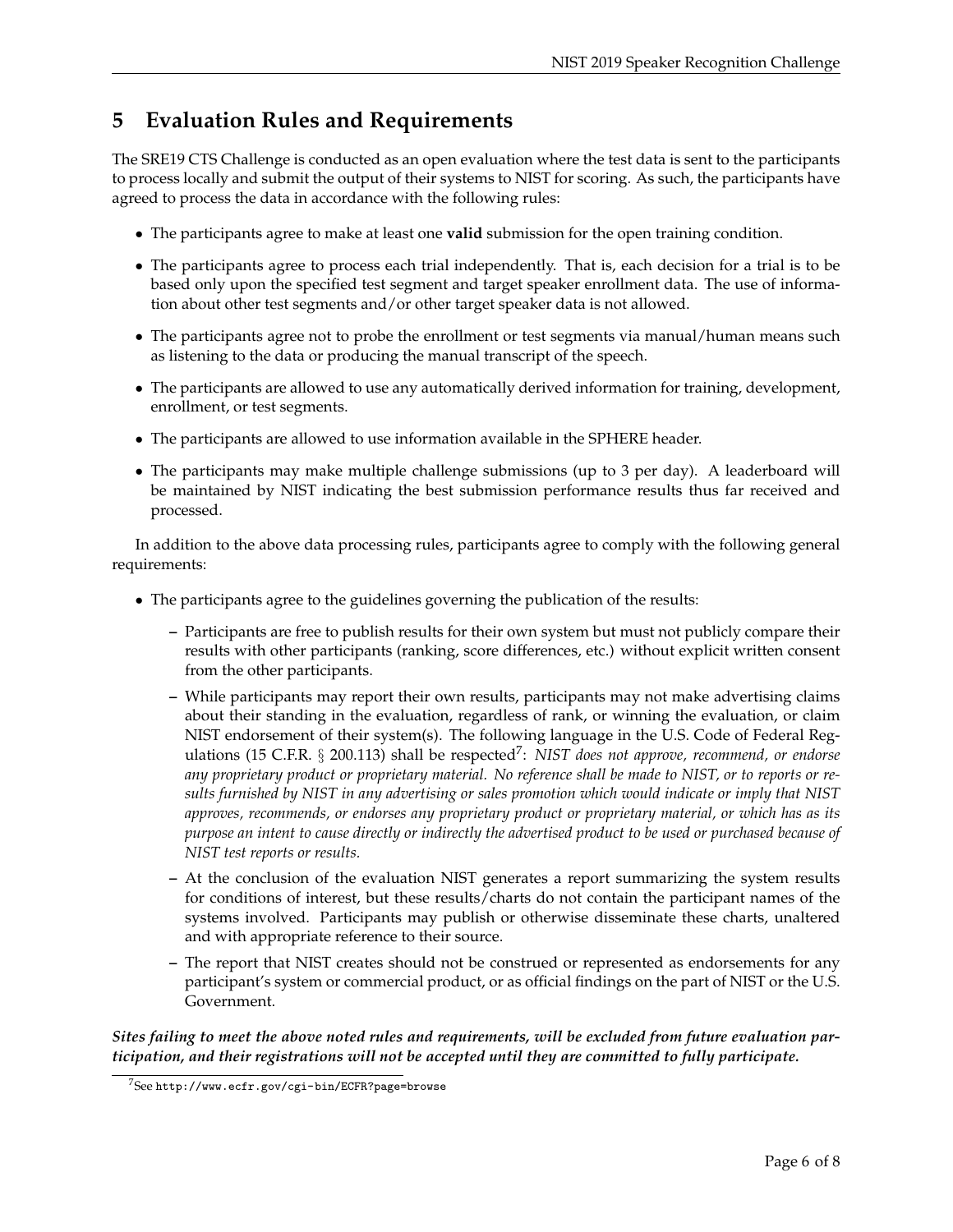## **6 Evaluation Protocol**

To facilitate information exchange between the participants and NIST, all evaluation activities are conducted over a web-interface.

### **6.1 Evaluation Account**

Participants must sign up for an evaluation account where they can perform various activities such as registering for the evaluation, signing the data license agreement, as well as uploading the submission and system description. To sign up for an evaluation account, go to https://sre.nist.gov. The password must be at least 12 characters long and must contain a mix of upper and lowercase letters, numbers, and symbols. After the evaluation account is confirmed, the participant is asked to join a site or create one if it does not exist. The participant is also asked to associate his site to a team or create one if it does not exist. This allows multiple members with their individual accounts to perform activities on behalf of their site and/or team (e.g., make a submission) in addition to performing their own activities (e.g., requesting workshop invitation letter).

- A participant is defined as a member or representative of a site who takes part in the evaluation (e.g., John Doe)
- A site is defined as a single organization (e.g., NIST)
- A team is defined as a group of organizations collaborating on a task (e.g., Team1 consisting of NIST and LDC)

### **6.2 Evaluation Registration**

One participant from a site must formally register his site to participate in the evaluation by agreeing to the terms of participation. For more information about the terms of participation, see Section 5.

#### **6.3 Data License Agreement**

One participant from each site must sign the LDC data license agreement to obtain the development/training data for the SRE19 CTS Challenge.

## **6.4 Submission Requirements**

Each team must make at least one valid submission for the challenge, processing all test segments. Submissions with missing test segments will not pass the validation step, and hence will be rejected.

Each team is required to submit a system description at the designated time (see Section 7). The final evaluation results (on the 70% evaluation subset) will be made available only after the system description report has been received by NIST and confirmed to comply with guidelines described in Section 6.4.2.

#### **6.4.1 System Output Format**

The system output file is composed of a header and a set of records where each record contains a trial given in the trial file (see Section 4.2) and a log likelihood ratio output by the system for the trial. The order of the trials in the system output file must follow the same order as the trial list. Each record is a single line containing 4 fields separated by tab character in the following format:

```
modelid<TAB>segment<TAB>side<TAB>LLR<NEWLINE>
```
where